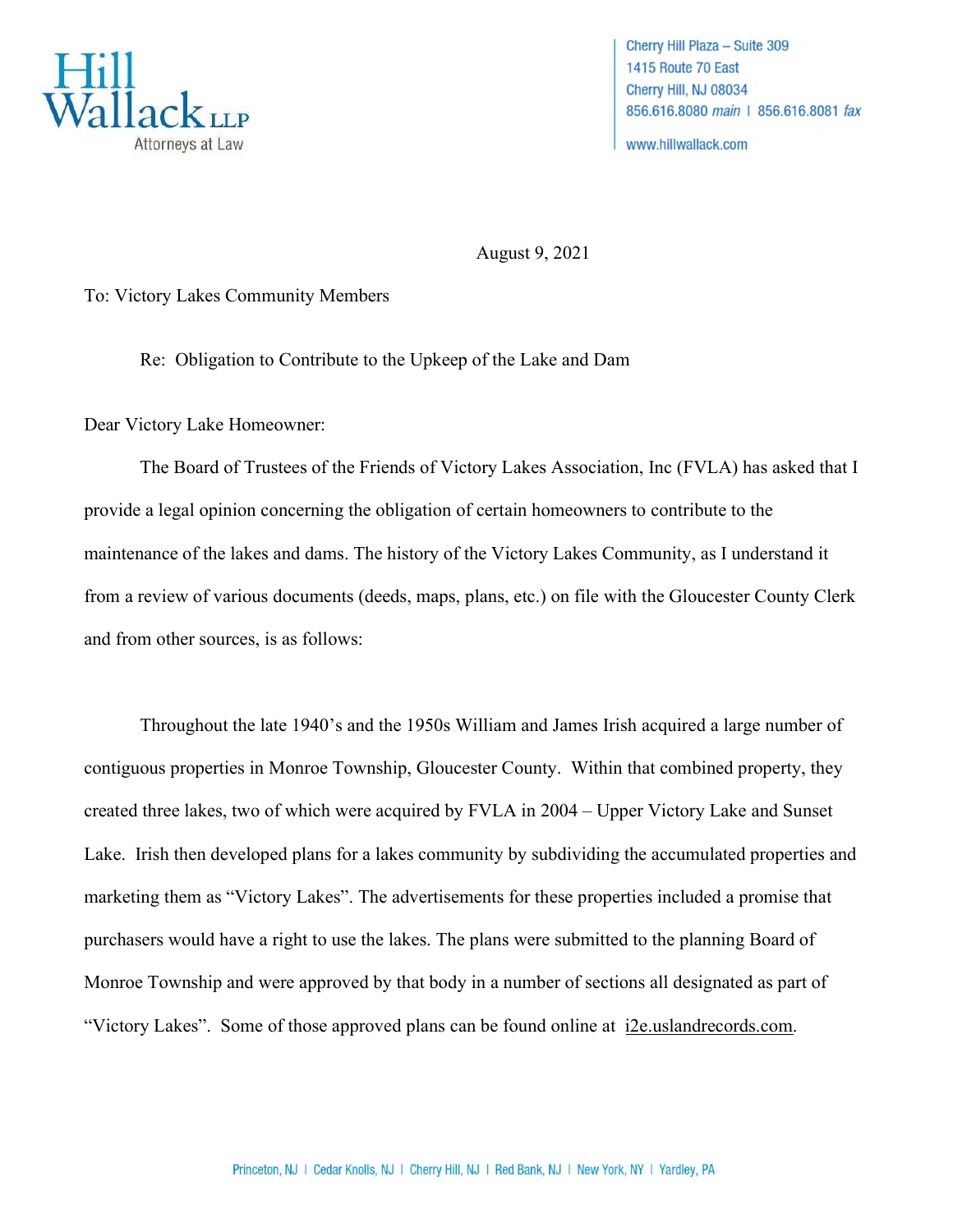## HILL WALLACK LLP ATTORNEYS AT LAW

Page 2

Once approval was obtained from the Township, Irish began selling the lots as individual building lots. The original deeds to those lots granted the purchasers the "right and privilege of enjoying the use of the water of Victory Lakes for the purpose of boating, fishing, swimming, provided that all of these privileges shall be governed by such rules and regulations as may be prescribed from time to time by the grantors". Some of the lots were eventually sold to the Lehman family and then to the Victory Sunset Maintenance Corporation, however, upon spot checking several titles to the lots in the original Irish plans, it appears that the chain of title to all of the originally subdivided lots contained the "right and privilege" to use the lakes.

If you are receiving this letter, it is because that the FVLA believes that your property is one of the properties included in the lots that were originally created by Irish and which possesses the rights and privileges set forth in the chain of title as set forth above. As such, you have a legal and equitable obligation to contribute to the maintenance and upkeep of the lakes and dams. While you are invited to become a member of the Association and take advantage of the clubhouse and Association social activities, FVLA is not taking the position that you are required to be a member – you are only required to contribute to the maintenance and upkeep of the lakes and dam. The amount that non-members will be invoiced for is only each owners' fair share of the cost of maintenance and upkeep of the lakes and dam.

Attached is a legal analysis of the issue and a list of those lots and owners which FVLA in good faith believes and asserts are part of the Victory Lakes Community (the "listed owners"). It would be unreasonable and financially irresponsible for the Association to do complete title searches of all of these properties - the list is compiled based on the original plans for the community referred to above